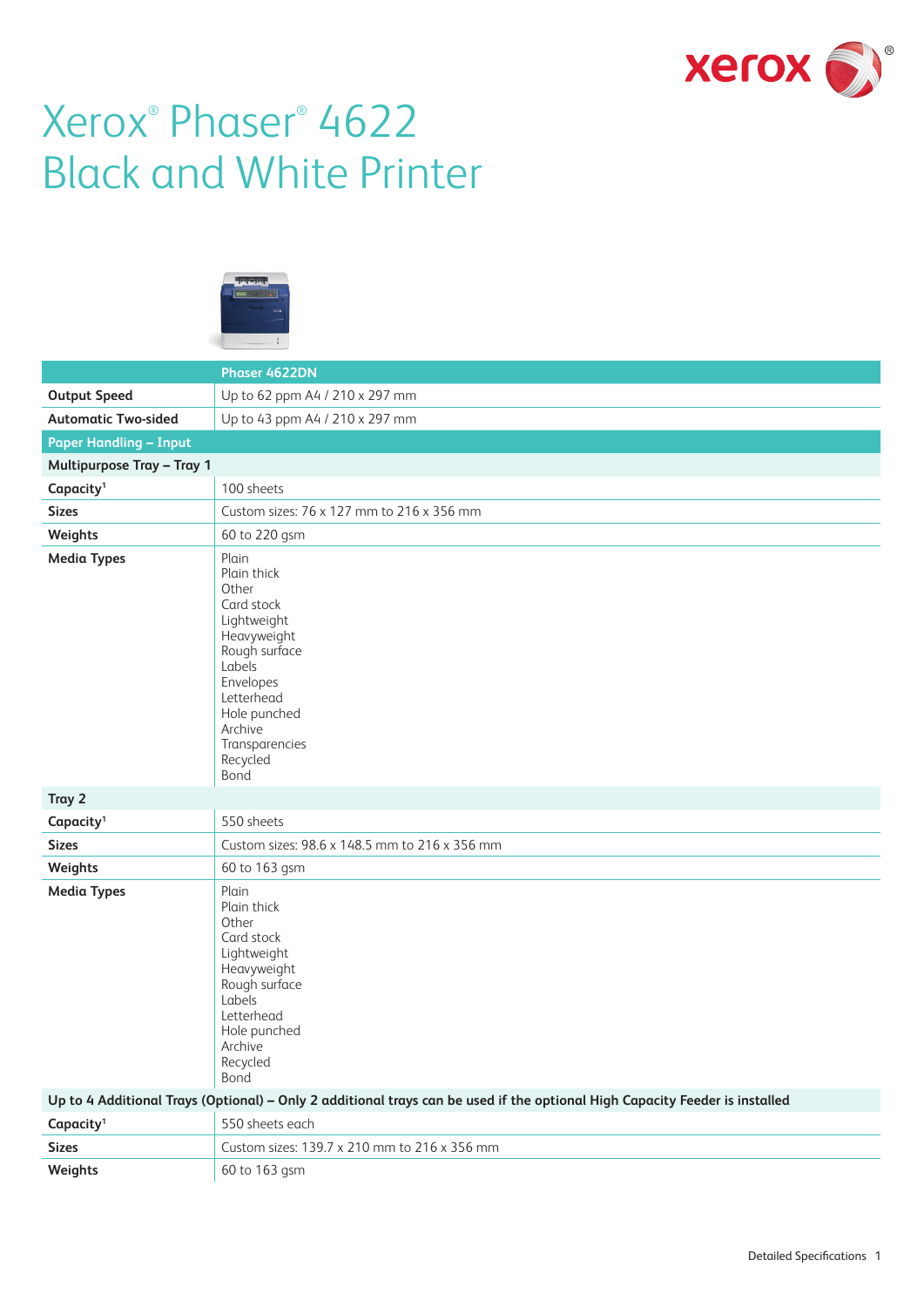| <b>Media Types</b>                            | Plain<br>Plain thick<br>Other<br>Card stock<br>Lightweight<br>Heavyweight<br>Rough surface<br>Labels<br>Letterhead<br>Hole punched<br>Archive<br>Recycled<br>Bond                                                                                                                                                                                   |
|-----------------------------------------------|-----------------------------------------------------------------------------------------------------------------------------------------------------------------------------------------------------------------------------------------------------------------------------------------------------------------------------------------------------|
|                                               | High Capacity Feeder - You cannot add a High Capacity Feeder if more than 4 paper trays are being utilised.                                                                                                                                                                                                                                         |
| Capacity                                      | 2.000 sheets                                                                                                                                                                                                                                                                                                                                        |
| <b>Sizes</b>                                  | A4                                                                                                                                                                                                                                                                                                                                                  |
| Weights                                       | 60 to 90 gsm                                                                                                                                                                                                                                                                                                                                        |
| <b>Media Types</b>                            | Plain<br>Punched<br>Pre-printed<br>Recycled<br><b>Bond</b><br>Archive<br>Letterhead<br>Custom                                                                                                                                                                                                                                                       |
| <b>Paper Input Capacity</b>                   |                                                                                                                                                                                                                                                                                                                                                     |
| <b>Standard Paper Capacity<sup>1</sup></b>    | 650 sheets                                                                                                                                                                                                                                                                                                                                          |
| <b>Maximum Paper</b><br>Capacity <sup>1</sup> | 3,750 sheets                                                                                                                                                                                                                                                                                                                                        |
| <b>Paper Output</b>                           |                                                                                                                                                                                                                                                                                                                                                     |
| <b>Automatic Two-sided</b><br>Output          | 500 sheets                                                                                                                                                                                                                                                                                                                                          |
| Print                                         |                                                                                                                                                                                                                                                                                                                                                     |
| First-page-out Time                           | As fast as 7.8 seconds                                                                                                                                                                                                                                                                                                                              |
| <b>Print Resolution</b>                       | Up to 1200 x 1200 dpi                                                                                                                                                                                                                                                                                                                               |
| <b>Maximum Print Area</b>                     | 4 mm from all edges or 207.7 mm x 347.4 mm (default)                                                                                                                                                                                                                                                                                                |
| Memory (std / max)                            | 256 MB / 768 MB optional 320 GB HDD                                                                                                                                                                                                                                                                                                                 |
| Processor                                     | 600 MHz Dual-core ARM                                                                                                                                                                                                                                                                                                                               |
| <b>Page Description</b><br>Languages          | PCL <sup>®</sup> 5e and 6 emulations<br>PostScript <sup>®</sup> 3 <sup>™</sup> emulation<br>PDF emulation<br>Epson                                                                                                                                                                                                                                  |
| Connectivity                                  | 10/100/1000Base-T Ethernet, High Speed USB 2.0,<br>Optional Wireless 802.11n with WPA 2 Enterprise                                                                                                                                                                                                                                                  |
| <b>Print Features</b>                         | Booklet printing<br>Scaling<br>Fit to page<br>Watermarks<br>Custom-size pages<br>N-up<br>Secure print<br>Collation<br>Personal print<br>Smart duplex                                                                                                                                                                                                |
| <b>Supported Operating</b><br>Systems         | Microsoft® Windows® XP SP1, Vista, 7, Windows 8, Windows 8.1, 2008 Server, 2003 Server, 2012 Server<br>Mac OS® 10.5 and later<br>Various Linux® and UNIX® distributions, including:<br>$\bullet$ IBM® AIX® 5<br>$\bullet$ HP-UX <sup>®</sup> 11i v2<br>• openSUSE <sup>®</sup> 11<br>• Red Hat <sup>®</sup> Fedora® Core 11-14<br>$\bullet$ Ubuntu® |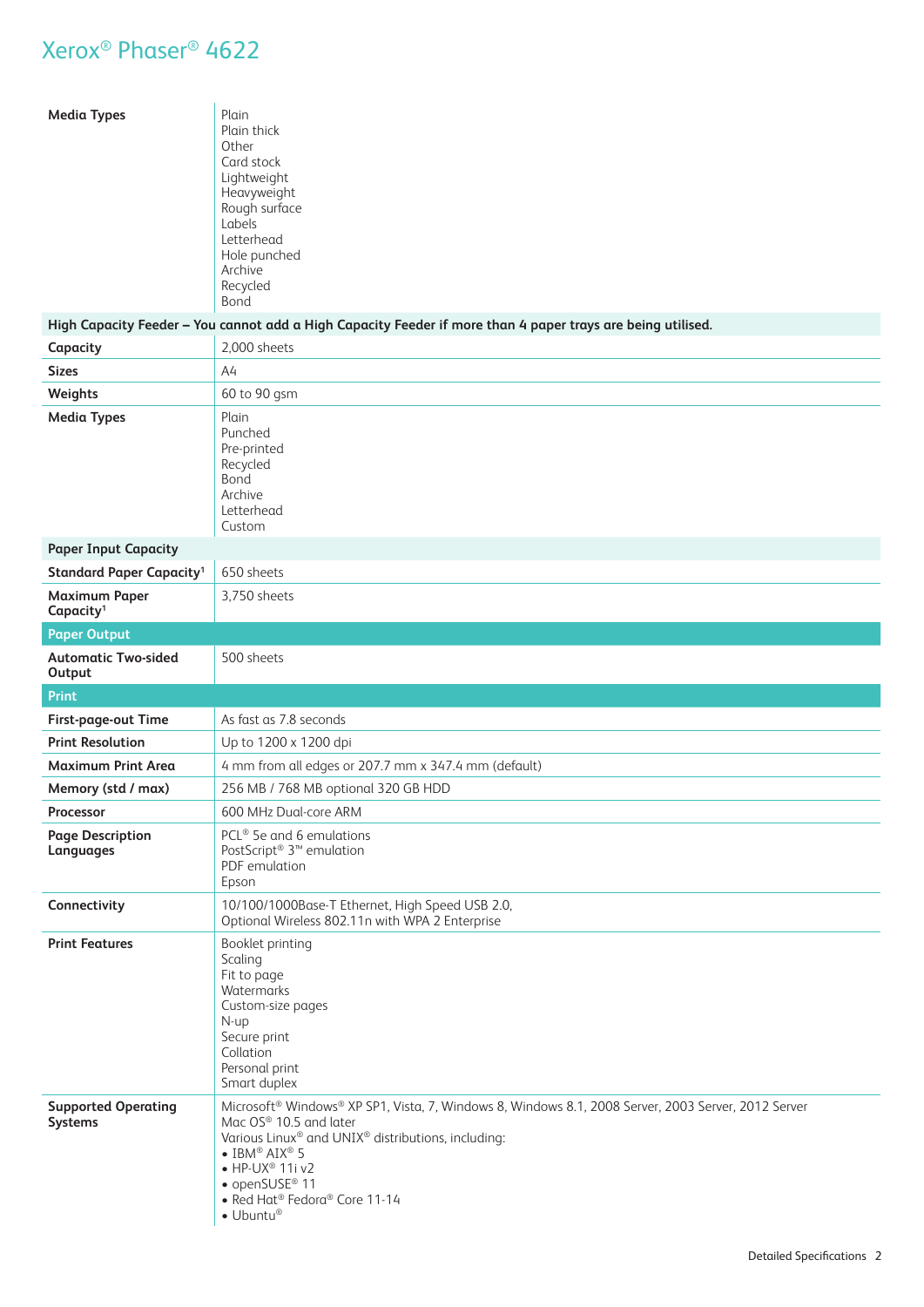| <b>Print Drivers</b>                                                                                                                                                                                                                                                                                                                                                                                                                                                                         | Microsoft Windows XP and above<br>2003 Server and above<br>Mac OS 10.5 and above<br>Red Hat Enterprise 4, 5<br>Fedora Core 14-16<br>openSUSE 11, 12<br>IBM AIX-5<br>HP-UX 11, 11i<br>Solaris <sup>®</sup> 9, 10<br>Ubuntu<br>Xerox <sup>®</sup> Global Print Driver <sup>®</sup><br>Xerox <sup>®</sup> Mobile Express Driver <sup>®</sup>                                                                                                                                                                                                                                                                                 |                                                |                         |  |  |
|----------------------------------------------------------------------------------------------------------------------------------------------------------------------------------------------------------------------------------------------------------------------------------------------------------------------------------------------------------------------------------------------------------------------------------------------------------------------------------------------|---------------------------------------------------------------------------------------------------------------------------------------------------------------------------------------------------------------------------------------------------------------------------------------------------------------------------------------------------------------------------------------------------------------------------------------------------------------------------------------------------------------------------------------------------------------------------------------------------------------------------|------------------------------------------------|-------------------------|--|--|
| <b>Font Capability</b>                                                                                                                                                                                                                                                                                                                                                                                                                                                                       | 136 PostScript® Fonts; 93 PCL® Fonts                                                                                                                                                                                                                                                                                                                                                                                                                                                                                                                                                                                      |                                                |                         |  |  |
| Xerox <sup>®</sup> Mobile Express<br>Driver <sup>®</sup>                                                                                                                                                                                                                                                                                                                                                                                                                                     | Makes it easy for mobile users to find, use and manage Xerox® and non-Xerox devices in every new location.<br>Plug into a new network, and Mobile Express Driver automatically discovers available printers and provides status<br>and capability information. Save a list of "favourite" printers for each location, store application print settings for<br>use on any printer in any network, and greatly reduce mobile support calls to IT.<br>• Printers are automatically discovered<br>• Printer list can be managed based on location<br>· Gives Bidirectional feedback device status, supplies, queue management |                                                |                         |  |  |
| Xerox <sup>®</sup> Global Print<br><b>Driver</b> <sup>®</sup>                                                                                                                                                                                                                                                                                                                                                                                                                                | A truly universal print driver that lets IT administrators install, upgrade and manage Xerox® and non-Xerox devices<br>from a single driver. It provides a consistent, easy-to-use interface for end-users, reducing the number of support<br>calls, and simplifying print services management.<br>• Printers are automatically discovered<br>• Printer list can be managed based on location<br>· Gives Bidirectional feedback device status, supplies, queue management                                                                                                                                                 |                                                |                         |  |  |
| <b>Security</b>                                                                                                                                                                                                                                                                                                                                                                                                                                                                              |                                                                                                                                                                                                                                                                                                                                                                                                                                                                                                                                                                                                                           |                                                |                         |  |  |
| <b>Security Features</b>                                                                                                                                                                                                                                                                                                                                                                                                                                                                     | Secure HTTPS (SSL)<br><b>IPsec</b><br>802.1X Authentication<br>Network Authentication<br>IP <sub>v</sub> 6<br>SNMP <sub>v3</sub><br>Image Overwrite<br>Audit Log<br>Xerox Secure Access Unified ID System® (optional)<br>IP Filtering<br>Secure Print                                                                                                                                                                                                                                                                                                                                                                     |                                                |                         |  |  |
| <b>Wi-Fi Security</b>                                                                                                                                                                                                                                                                                                                                                                                                                                                                        |                                                                                                                                                                                                                                                                                                                                                                                                                                                                                                                                                                                                                           |                                                |                         |  |  |
|                                                                                                                                                                                                                                                                                                                                                                                                                                                                                              | <b>Authentication Method</b>                                                                                                                                                                                                                                                                                                                                                                                                                                                                                                                                                                                              | <b>Encryption</b>                              | <b>Productivity Kit</b> |  |  |
|                                                                                                                                                                                                                                                                                                                                                                                                                                                                                              | Open<br>WPA PSK<br>WPA PSK / WPA2 PSK                                                                                                                                                                                                                                                                                                                                                                                                                                                                                                                                                                                     | WEP 64 / 128 ASCII / HEX<br><b>TKIP</b><br>AES | No                      |  |  |
|                                                                                                                                                                                                                                                                                                                                                                                                                                                                                              | <b>WPA Enterprise</b><br>WPA Enterprise / WPA 2™ Enterprise<br>WPA Enterprise Authentication Method options:<br>• PEAPVO MS-CHAPV2<br>• EAP-TLS<br>• EAP-TTLS PAP<br>• EAP-TTLS CHAP                                                                                                                                                                                                                                                                                                                                                                                                                                      | <b>TKIP</b><br>AES                             | Yes                     |  |  |
| <b>Device Management</b>                                                                                                                                                                                                                                                                                                                                                                                                                                                                     |                                                                                                                                                                                                                                                                                                                                                                                                                                                                                                                                                                                                                           |                                                |                         |  |  |
| Xerox <sup>®</sup> CentreWare <sup>®</sup> Web<br>• A Web-based server application for network administrators that permits web browser-based device management<br>from any workstation, whether running Windows or UNIX or any other operating system<br>. Works with any SNMP-managed printer from any manufacturer<br>· Provides help with device discovery and installations, health checks and troubleshooting, and device upgrades,<br>as well as basic accounting and asset management |                                                                                                                                                                                                                                                                                                                                                                                                                                                                                                                                                                                                                           |                                                |                         |  |  |
| Xerox <sup>®</sup> CentreWare <sup>®</sup> Internet Services - Integrated Device Web Page                                                                                                                                                                                                                                                                                                                                                                                                    |                                                                                                                                                                                                                                                                                                                                                                                                                                                                                                                                                                                                                           |                                                |                         |  |  |
| <b>Device Status</b>                                                                                                                                                                                                                                                                                                                                                                                                                                                                         | Web server embedded<br>• Tray status / contents<br>• Consumables status                                                                                                                                                                                                                                                                                                                                                                                                                                                                                                                                                   |                                                |                         |  |  |
| <b>Print Queue Viewing</b>                                                                                                                                                                                                                                                                                                                                                                                                                                                                   | Complete job print queue management - hold, release, promote and delete                                                                                                                                                                                                                                                                                                                                                                                                                                                                                                                                                   |                                                |                         |  |  |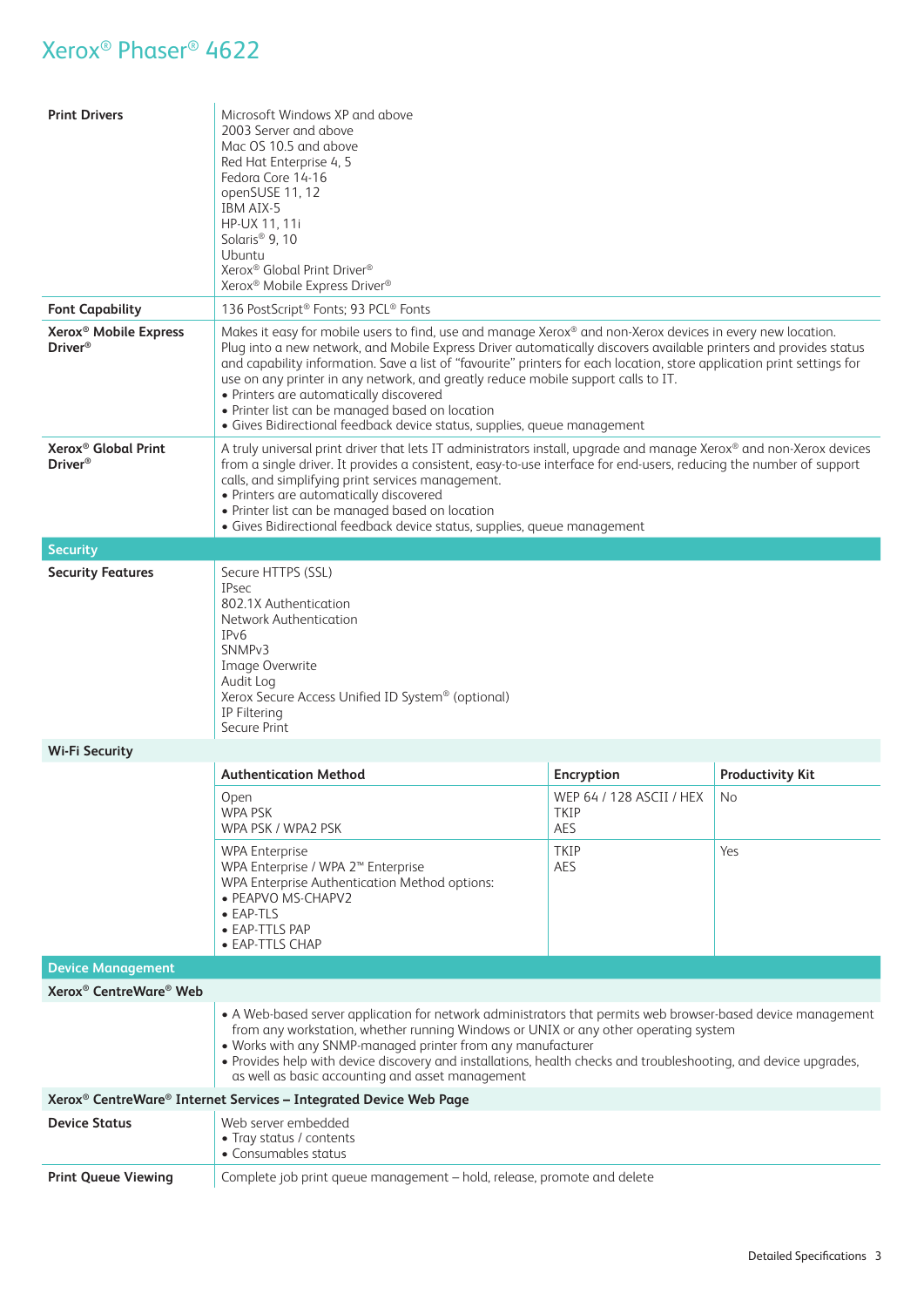| <b>Job Submission</b>                                           | Print-ready files (PS, PCL®, TIFF, PDF)<br>Output feature selection                                                                                                                                                                                                                                                                                                                                                                                                                                                  |                                                                                                  |        |          |  |
|-----------------------------------------------------------------|----------------------------------------------------------------------------------------------------------------------------------------------------------------------------------------------------------------------------------------------------------------------------------------------------------------------------------------------------------------------------------------------------------------------------------------------------------------------------------------------------------------------|--------------------------------------------------------------------------------------------------|--------|----------|--|
| <b>Device Administration</b>                                    |                                                                                                                                                                                                                                                                                                                                                                                                                                                                                                                      | Allows simple, remote installation setting of configuration options and management of the device |        |          |  |
| <b>Browsers</b>                                                 | Microsoft <sup>®</sup> Internet Explorer <sup>®</sup> 7<br>Firefox <sup>®</sup> version 4 and above                                                                                                                                                                                                                                                                                                                                                                                                                  |                                                                                                  |        |          |  |
| Xerox <sup>®</sup> Mobile Solutions                             |                                                                                                                                                                                                                                                                                                                                                                                                                                                                                                                      |                                                                                                  |        |          |  |
| Xerox <sup>®</sup> PrintBack                                    | PrintBack takes the capabilities of the printer you already use, and extends them beyond your computer and out<br>to your Apple® iOS- or Android™-based mobile device. When you're working off-site or away from your desk and<br>receive an important document via your mobile device, simply use PrintBack to print it with your default printer<br>back at your office or desk. Plus, it supports the most common office file types (Microsoft® Office documents, PDF,<br>etc.) with uncompromised print quality. |                                                                                                  |        |          |  |
| Xerox <sup>®</sup> Mobile Express<br><b>Driver</b> <sup>®</sup> | The Xerox® Mobile Express Driver is a single, universal printer driver that can be downloaded to a PC and used to<br>print to virtually any PostScript device on the network, including printers made by other manufacturers. Instead<br>of downloading individual printer drivers for each product in each office, users can download the single, simple,<br>Mobile Express Driver.                                                                                                                                 |                                                                                                  |        |          |  |
| Apple <sup>®</sup> AirPrint                                     | Print email, photos and important office documents directly from an Apple iPhone® or iPad® with no drivers<br>to install and no cables to connect. With AirPrint, an iPhone or iPad automatically locates and connects to the<br>AirPrint-enabled device over the office Wi-Fi network.                                                                                                                                                                                                                              |                                                                                                  |        |          |  |
| <b>Device Specifications</b>                                    |                                                                                                                                                                                                                                                                                                                                                                                                                                                                                                                      |                                                                                                  |        |          |  |
| <b>Duty Cycle</b>                                               |                                                                                                                                                                                                                                                                                                                                                                                                                                                                                                                      |                                                                                                  |        |          |  |
|                                                                 | Up to 275,000 pages per month <sup>2</sup>                                                                                                                                                                                                                                                                                                                                                                                                                                                                           |                                                                                                  |        |          |  |
| <b>Recommended Monthly Print Volume</b>                         |                                                                                                                                                                                                                                                                                                                                                                                                                                                                                                                      |                                                                                                  |        |          |  |
|                                                                 | Up to 25,000 pages per month <sup>3</sup>                                                                                                                                                                                                                                                                                                                                                                                                                                                                            |                                                                                                  |        |          |  |
| <b>Power Consumption</b>                                        |                                                                                                                                                                                                                                                                                                                                                                                                                                                                                                                      |                                                                                                  |        |          |  |
| 220 to 240 VAC 50 / 60 Hz, 5.0 A                                |                                                                                                                                                                                                                                                                                                                                                                                                                                                                                                                      |                                                                                                  |        |          |  |
| <b>Continuous Printing</b>                                      |                                                                                                                                                                                                                                                                                                                                                                                                                                                                                                                      | 4622V_ADN (52 ppm): 820 watts; 4622V_DN (62 ppm): 900 watts                                      |        |          |  |
| <b>Ready (Standby) Mode</b>                                     |                                                                                                                                                                                                                                                                                                                                                                                                                                                                                                                      | 4622V_ADN (52 ppm): 110 watts; 4622V_DN (62 ppm): 120 watts                                      |        |          |  |
| <b>Energy Saver Mode (Sleep)</b>                                | 4622V_ADN (52 ppm) and 4622V_DN (62 ppm): 2.8 watts                                                                                                                                                                                                                                                                                                                                                                                                                                                                  |                                                                                                  |        |          |  |
| <b>Environment</b>                                              |                                                                                                                                                                                                                                                                                                                                                                                                                                                                                                                      |                                                                                                  |        |          |  |
| <b>Warm-up Time</b><br>(from Power Save)                        | First print: As fast as 45 seconds<br>User Interface ready and programmable: 2 seconds                                                                                                                                                                                                                                                                                                                                                                                                                               |                                                                                                  |        |          |  |
| Warm-up<br>(from Power On)                                      | 65 seconds<br>User Interface ready and programmable: 54 seconds (max)                                                                                                                                                                                                                                                                                                                                                                                                                                                |                                                                                                  |        |          |  |
| <b>Temperature Range</b>                                        | 10°-32°C                                                                                                                                                                                                                                                                                                                                                                                                                                                                                                             |                                                                                                  |        |          |  |
| <b>Humidity</b>                                                 | 20-85%                                                                                                                                                                                                                                                                                                                                                                                                                                                                                                               |                                                                                                  |        |          |  |
| <b>Sound Pressure Levels</b>                                    |                                                                                                                                                                                                                                                                                                                                                                                                                                                                                                                      |                                                                                                  |        |          |  |
| <b>Printing / Copying</b>                                       | 58 dB(A)                                                                                                                                                                                                                                                                                                                                                                                                                                                                                                             |                                                                                                  |        |          |  |
| <b>Standby</b>                                                  | 30 dB(A)                                                                                                                                                                                                                                                                                                                                                                                                                                                                                                             |                                                                                                  |        |          |  |
| <b>Quiet Mode Printing</b>                                      | 52 $dB(A)$                                                                                                                                                                                                                                                                                                                                                                                                                                                                                                           |                                                                                                  |        |          |  |
| <b>Energy Save Mode</b>                                         | 0 dB(A)                                                                                                                                                                                                                                                                                                                                                                                                                                                                                                              |                                                                                                  |        |          |  |
| <b>Dimensions and Weights</b><br>(Unpackaged)                   | Width                                                                                                                                                                                                                                                                                                                                                                                                                                                                                                                | <b>Depth</b>                                                                                     | Height | Weight   |  |
| Phaser 4622                                                     | 476 mm                                                                                                                                                                                                                                                                                                                                                                                                                                                                                                               | 541 mm                                                                                           | 420 mm | 34.6 kg  |  |
| 550-sheet Feeder                                                | 464 mm                                                                                                                                                                                                                                                                                                                                                                                                                                                                                                               | 521 mm                                                                                           | 148 mm | 13.2 kg  |  |
| <b>High Capacity Feeder</b>                                     | 480 mm                                                                                                                                                                                                                                                                                                                                                                                                                                                                                                               | 569 mm                                                                                           | 451 mm | 33 kg    |  |
| Finisher                                                        | 410 mm                                                                                                                                                                                                                                                                                                                                                                                                                                                                                                               | 444 mm                                                                                           | 424 mm | 7.9 kg   |  |
| <b>Mail Box</b>                                                 | 351 mm                                                                                                                                                                                                                                                                                                                                                                                                                                                                                                               | 296 mm                                                                                           | 422 mm | $3.6$ kg |  |
| <b>Stand</b>                                                    | 480 mm                                                                                                                                                                                                                                                                                                                                                                                                                                                                                                               | 553 mm                                                                                           | 84 mm  | 17.1 kg  |  |